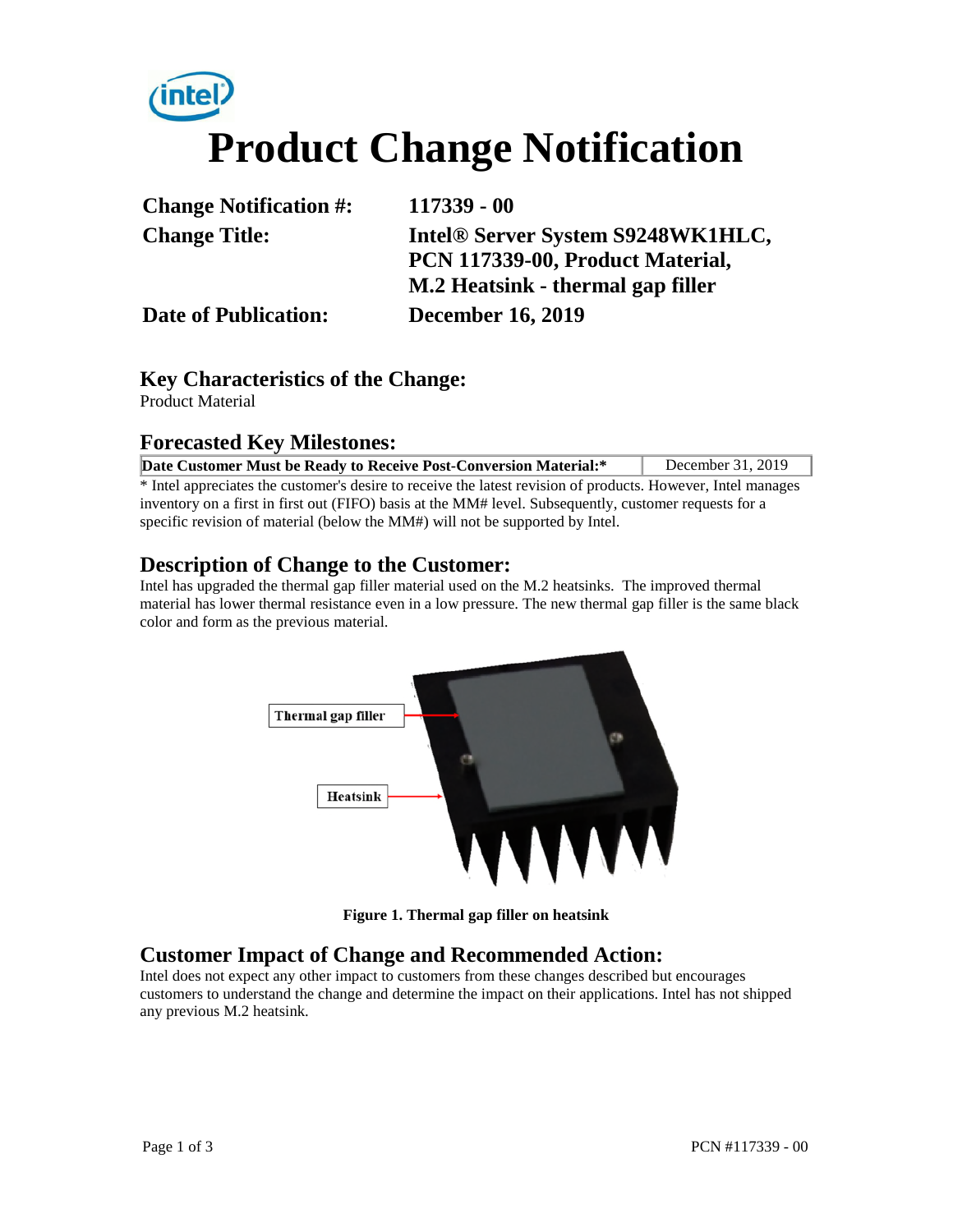## **Products Affected / Intel Ordering Codes:**

| Product Code | $\mathbf{M}$ M $\mathbf{\#}$ |            | <b>Pre Change TA Post Change TA</b> |
|--------------|------------------------------|------------|-------------------------------------|
| S9248WK1HLC  | 999D9T                       | K20899-007 | K20899-008                          |

### **PCN Revision History:**

| <b>Date of Revision:</b> | <b>Revision Number:</b> | <b>Reason:</b>           |
|--------------------------|-------------------------|--------------------------|
| December 16, 2019        | 00                      | Originally Published PCN |